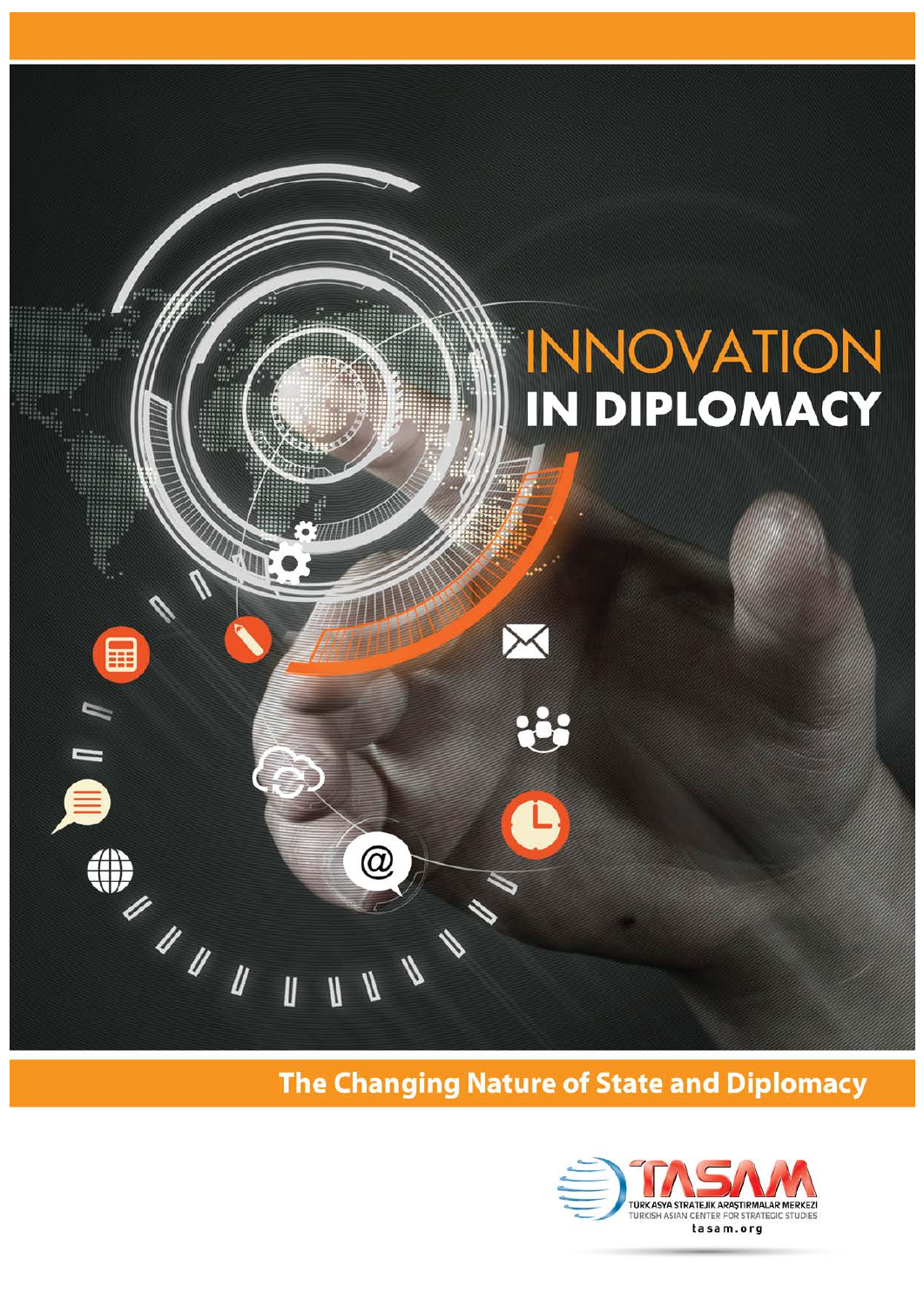

## **STRATEGIC VISION DOCUMENT INNOVATION IN DIPLOMACY "The Changing Nature of State and Diplomacy"**

Diplomacy is a reserved institution by the aim of solving problems in peaceful ways and developing the relations among the nation-states, in the other words by the aim of protecting the profits of a country in the external world. While the traditional diplomacy has been maintained only in the official channels by foreign affairs bureaucracy; in the following periods, it has begun to use activities, which are called as public diplomacy and have taken to the consideration more of the soft power of countries by the ideological challenges and technological developments.

Also the developments experienced recently in the communication and information technologies have forced states to take innovator steps in the area of diplomacy. On the one hand, while the amount of areas and actors, which are subject to the diplomacy, have been increasing, on the other hand diplomacy has had a qualified and structural transition by the concepts such as public diplomacy and soft power. **So, new diplomacy has been transformed into a multi-actor relations system that uses various methods all together over the common points in the profit maximization efforts of actors in a competitive international area.**

The basic qualification modern periods is the innovation. Actually the concept of modern means "new". But the innovations produced in the recent period have been rapidly consumed and left its place to the news. So, the innovation is an inevitable obligation also for the diplomacy. The foreign affairs bureaucracy and institutions, which look out for the political and economic profits of countries in the external world, have been obliged to keep step with the rapidly changing international area. While the financial difficulties have been considered, also the obligation of making more business with the limited sources has been forcing the innovation in diplomacy.

One of the most important innovation in diplomacy is the increase of internet usage in diplomatic activities. It is obvious that concepts such as "digital diplomacy" and "e-diplomacy" have been spread. At this point, the most important difficulty is the question of how diplomacy job, which gives importance to the privacy, will be maintained in the open area of internet.

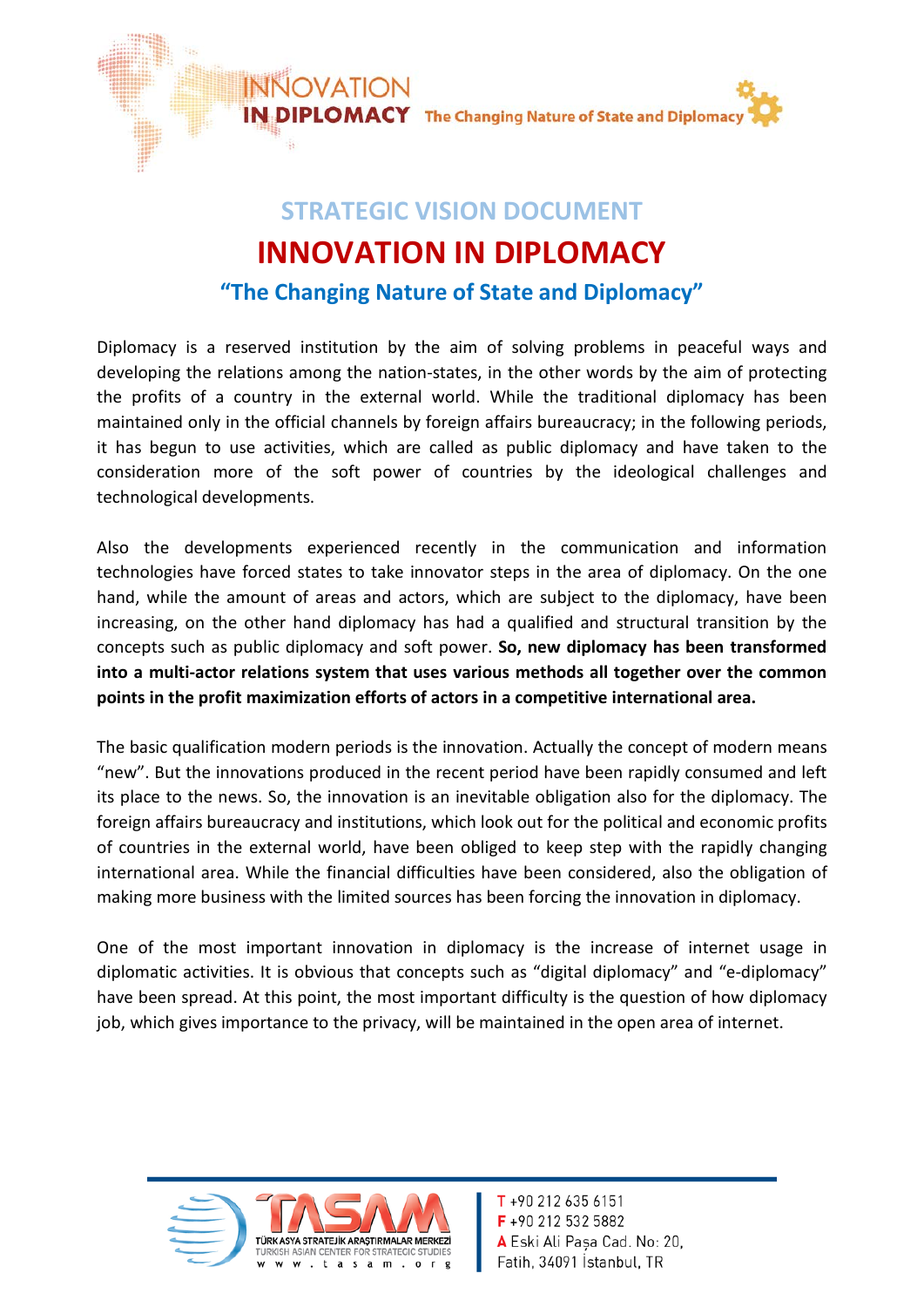

Today lots of head of state have been directly founding an interaction on their social media accounts not only with their own publics, but also with the publics and public opinions of the other countries. Also the new media tools such as social networks and micro-blogs have been actively used in the communication era. Internet diplomacy has disproportionately accelerated the process of development and application of the foreign policy. Countries who cannot keep step with this speed will be able to face with serious difficulties in the following periods.

On the other hand, diplomatic meetings and congresses, which have been actualized in the frame of strict protocol rules only in the early determined places at past, have been able to be held in Internet today. For instance, people hasn't paid attention to the official respect expressions in online communication, texting, meeting and social interactions. And this has made essential to revise the rules of protocol and etiquette.

Another innovation in diplomacy is the obligation of benefiting more and more from the savings and new disciplines in various areas such as language and semantics studies, behavioral economy, social psychology and complexity management; in the other words; transformation of diplomacy into a highly disciplined job more and more.

Also one of the most important qualifications of our era is the increase of ambiguities, the disappearance of the prediction opportunity of events more and more. So new diplomacy is obliged to have the transformation ability as from ambiguities to opportunities. Even if the internet era has been presented as a transparency era at first glance, to sense the aims of actors and to attitudinize according to this situation have become more and more difficult. So new diplomacy should manage what isn't clearly said, in other words unspoken communication besides managing what is said; and giving easily acceptable messages to the public opinions.

Also one of the difficulties brought by information era according to diplomacy and foreign policy is in the reporting area. The visibility of diplomatic reports have been disappearing in the information intensity provided by Internet. On the other hand, the reports that have been produced in the heavily processing structure of foreign affairs bureaucracy have been mostly felling from favor before the publication. Because of this situation, it is necessary to revise both report preparation techniques and sharing methods of prepared reports with public opinion.

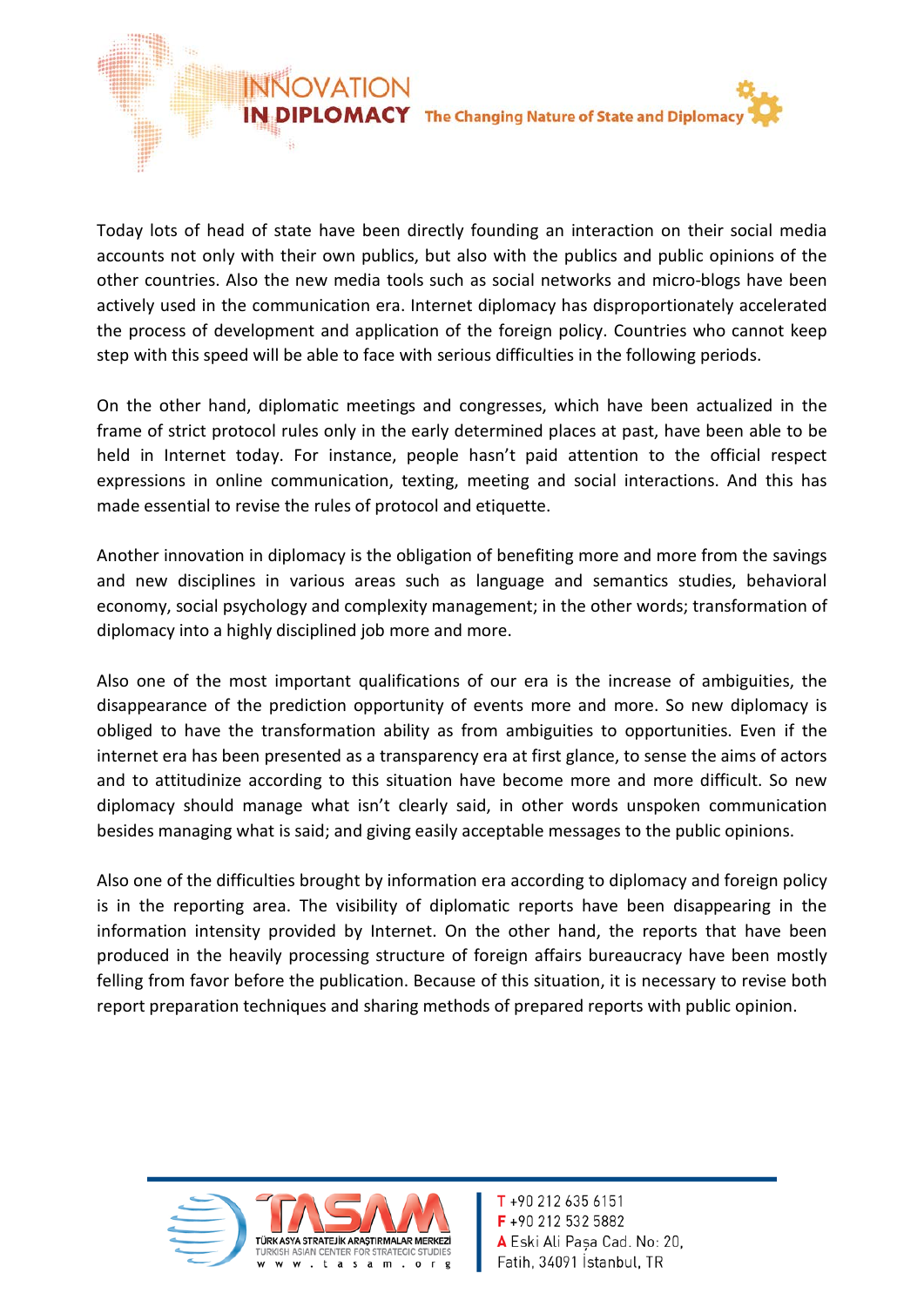

For the traditional line, academic studies and diplomatic applications have been completing each other. This complementarity relation has been eroded today in which developments have been accelerated in the world and the information has been rapidly spread. According to close the cliff between research and application; and to strengthen the communication, mutual innovation in academic community and diplomacy is inevitable.

The events of "Arab Spring" and "Gezi Park" have clearly showed up first that how much the public opinions are open to the external influences; and second that the reflection shape of these events to the external world can seriously leave a country in a tight spot in the international public opinion. Also these events have pointed that the orientations of country communities, who are weak economically and whose institutional structures are weak, have been very easier by the tools like social media.

Easier organizing of young people by internet and social media, changing role of women, increasing and being more efficient of diaspora networks have obligated information technologies to be used more actively in diplomatic areas.

Traditional diplomacy was maintaining in a hierarchical structure by hidden ways. So one of the most important handicaps of innovation studies in diplomacy is the resistance to the innovations of present structures by treating conservative. And the other handicap is the difficulties experienced during the actualization process of new tools and methods because of time limitation and inexperience. In this area, the opportunity to develop theory and strategy has been reduced and the obligation of rapid actualization of lots of innovation has obliged to make trial and error method.

The innovation in diplomacy doesn't mean to remove all the settled applications; it means to revise settled applications and to adapt them to the supply and demand factors that have recently showed up. Also diplomatic cadres should keep step with these new developments. New cadres should be prepared in case of adapting not only to the economic, sociologic and technologic developments but also to the new comprehensions such as rising powers and public diplomacy, in addition to develop new approaches.

In this context, we hope that the **Innovation Studies in Diplomacy** that will be held within the **Civil Global 2015-2023-2053** "Program of Development of Global Civil Diplomacy" will provide multilateral benefits and important contributions in development of cooperation opportunities in international areas with proactive approaches.